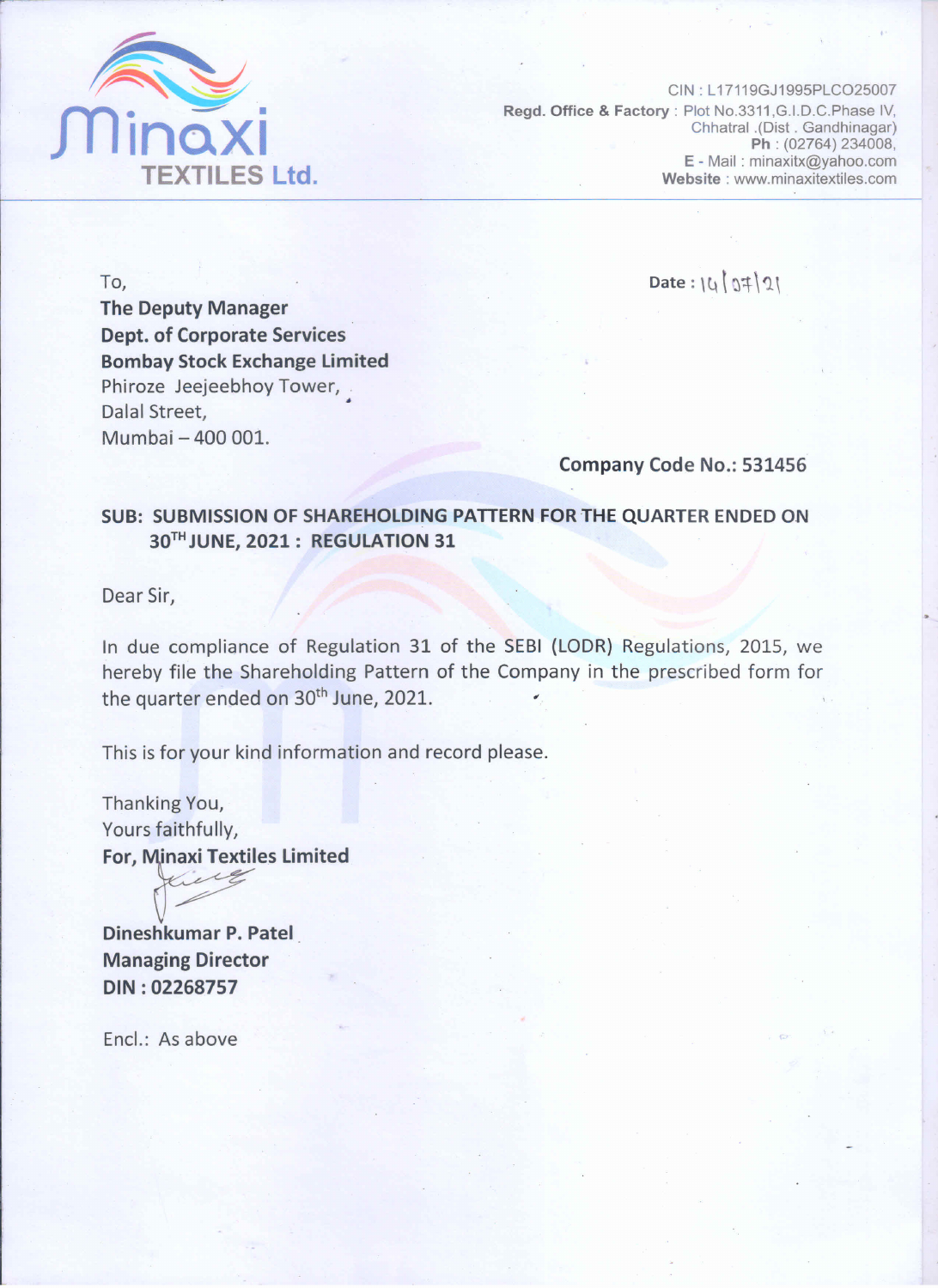| <b>General information about company</b>                                                   |                                |  |  |  |  |  |  |
|--------------------------------------------------------------------------------------------|--------------------------------|--|--|--|--|--|--|
| Scrip code                                                                                 | 531456                         |  |  |  |  |  |  |
| <b>NSE Symbol</b>                                                                          |                                |  |  |  |  |  |  |
| <b>MSEI</b> Symbol                                                                         |                                |  |  |  |  |  |  |
| <b>ISIN</b>                                                                                | INE952C01028                   |  |  |  |  |  |  |
| Name of the company                                                                        | <b>MINAXI TEXTILES LIMITED</b> |  |  |  |  |  |  |
| Whether company is SME                                                                     | Yes                            |  |  |  |  |  |  |
| <b>Class of Security</b>                                                                   | <b>Equity Shares</b>           |  |  |  |  |  |  |
| Type of report                                                                             | Quarterly                      |  |  |  |  |  |  |
| Quarter Ended / Half year ended/Date of Report (For Prelisting / Allotment)                | 30-06-2021                     |  |  |  |  |  |  |
| Date of allotment / extinguishment (in case Capital Restructuring selected) / Listing Date |                                |  |  |  |  |  |  |
| Shareholding pattern filed under                                                           | Regulation $31(1)(b)$          |  |  |  |  |  |  |
| Whether the listed entity is Public Sector Undertaking (PSU)?                              | N <sub>0</sub>                 |  |  |  |  |  |  |

## **Declaration**

| Sr. No.        | <b>Particular</b>                                                   | Yes/No         | Promoter and Promoter<br>Group | Public shareholder | Non Promoter- Non Public |
|----------------|---------------------------------------------------------------------|----------------|--------------------------------|--------------------|--------------------------|
|                | Whether the Listed Entity has<br>issued any partly paid up shares?  | N <sub>o</sub> | N <sub>o</sub>                 | N <sub>o</sub>     | N <sub>o</sub>           |
| $\overline{2}$ | Whether the Listed Entity has<br>issued any Convertible Securities? | N <sub>o</sub> | N <sub>o</sub>                 | N <sub>o</sub>     | N <sub>o</sub>           |
| $\overline{3}$ | Whether the Listed Entity has<br>issued any Warrants?               | N <sub>o</sub> | N <sub>o</sub>                 | N <sub>o</sub>     | N <sub>o</sub>           |

file:////Kaashmeera-pc/e/EFILING/L%20TO%20R/Minaxi%20Textiles%20Ltd/Stoc...2021/Shareholding%20Pattern/XBRL/Share%20holding%20pateern%20report.html (1 of 14)14-Jul-21 12:09:45 PM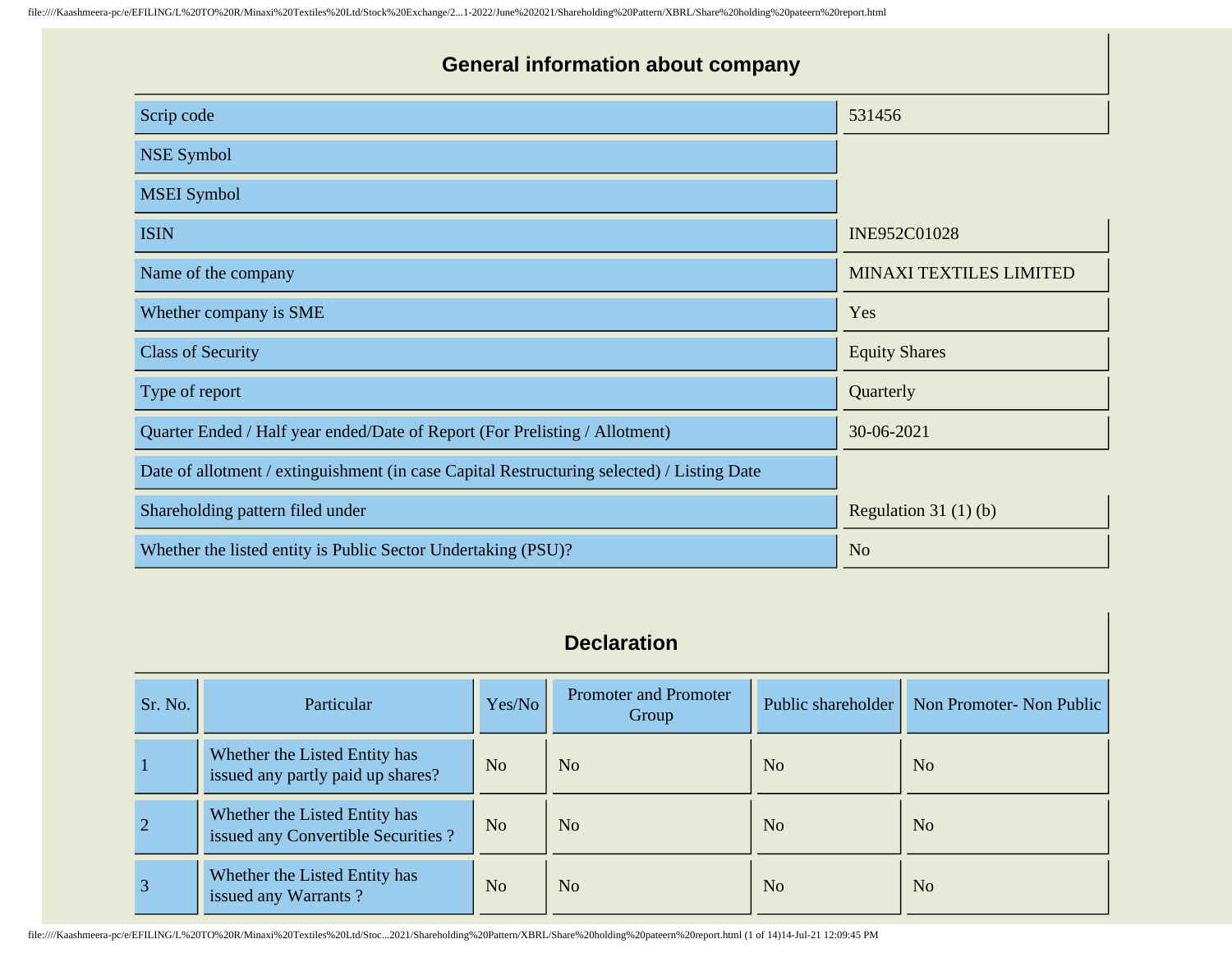| 4 | Whether the Listed Entity has any<br>shares against which depository<br>receipts are issued? | N <sub>o</sub> | N <sub>o</sub> | N <sub>o</sub> | No             |
|---|----------------------------------------------------------------------------------------------|----------------|----------------|----------------|----------------|
| 5 | Whether the Listed Entity has any<br>shares in locked-in?                                    | N <sub>o</sub> | N <sub>o</sub> | N <sub>o</sub> | N <sub>o</sub> |
| 6 | Whether any shares held by<br>promoters are pledge or otherwise<br>encumbered?               | N <sub>o</sub> | N <sub>o</sub> |                |                |
|   | Whether company has equity shares<br>with differential voting rights?                        | N <sub>o</sub> | N <sub>o</sub> | N <sub>o</sub> | N <sub>o</sub> |
| 8 | Whether the listed entity has any<br>significant beneficial owner?                           | N <sub>o</sub> |                |                |                |

|                 | Table I - Summary Statement holding of specified securities                                                                                 |      |                       |                                    |                           |                        |                                                     |                                                                  |                      |          |                             |
|-----------------|---------------------------------------------------------------------------------------------------------------------------------------------|------|-----------------------|------------------------------------|---------------------------|------------------------|-----------------------------------------------------|------------------------------------------------------------------|----------------------|----------|-----------------------------|
|                 |                                                                                                                                             |      | No. of<br>fully       | No.<br>Of<br>Partly                | No. Of<br>shares          | Total<br>nos.          | Shareholding<br>as a % of<br>total no. of<br>shares | Number of Voting Rights held in each<br>class of securities (IX) |                      |          |                             |
| Category<br>(I) | Category<br>Nos. Of<br>paid-<br>paid up<br>of<br>underlying<br>shareholders<br>up<br>shareholder<br>Depository<br>equity<br>(III)<br>equity |      | shares<br>held        | (calculated<br>as per<br>$(VII) =$ | No of Voting (XIV) Rights | Total<br>as a          |                                                     |                                                                  |                      |          |                             |
|                 | (II)                                                                                                                                        |      | shares<br>held $(IV)$ | shares<br>held<br>(V)              | Receipts<br>(VI)          | $(IV)+(V)$<br>$+ (VI)$ | SCRR,<br>1957) (VIII)<br>As a % of (A<br>$+B+C2$    | Class eg:<br>X                                                   | <b>Class</b><br>eg:y | Total    | $%$ of<br>$(A+B)$<br>$+C$ ) |
| (A)             | Promoter<br>$\&$<br>Promoter<br>Group                                                                                                       | 3    | 18501507              |                                    |                           | 18501507               | 37.44                                               | 18501507                                                         |                      | 18501507 | 37.44                       |
| (B)             | Public                                                                                                                                      | 5410 | 30914493              |                                    |                           | 30914493               | 62.56                                               | 30914493                                                         |                      | 30914493 | 62.56                       |
| (C)             | Non<br>Promoter-<br>Non Public                                                                                                              |      |                       |                                    |                           |                        |                                                     |                                                                  |                      |          |                             |

file:////Kaashmeera-pc/e/EFILING/L%20TO%20R/Minaxi%20Textiles%20Ltd/Stoc...2021/Shareholding%20Pattern/XBRL/Share%20holding%20pateern%20report.html (2 of 14)14-Jul-21 12:09:45 PM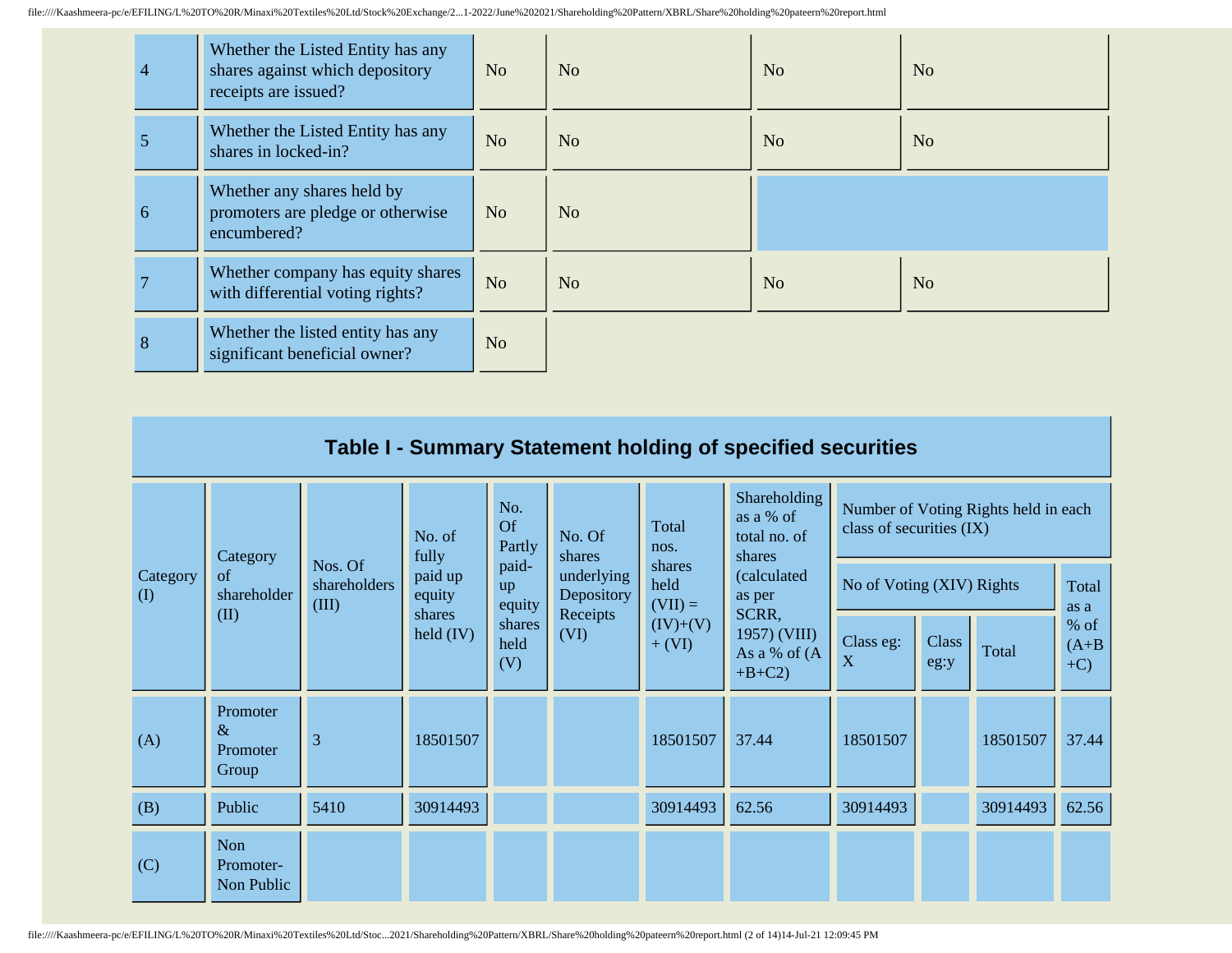

|                 |                                           |                                                                                          |                                       |                                                                                                                        | Table I - Summary Statement holding of specified securities                                    |                                        |                                                         |                                                                               |                                                       |                                       |  |
|-----------------|-------------------------------------------|------------------------------------------------------------------------------------------|---------------------------------------|------------------------------------------------------------------------------------------------------------------------|------------------------------------------------------------------------------------------------|----------------------------------------|---------------------------------------------------------|-------------------------------------------------------------------------------|-------------------------------------------------------|---------------------------------------|--|
| Category<br>(I) | Category<br>of<br>shareholder<br>(II)     | No. Of<br><b>Shares</b><br>Underlying<br>Outstanding<br>convertible<br>securities<br>(X) | No. of<br><b>Shares</b><br>Underlying | No. Of<br><b>Shares</b><br>Underlying<br>Outstanding<br>convertible<br>securities<br>and No. Of<br>Warrants<br>(Xi)(a) | Shareholding,<br>as a %<br>assuming full<br>conversion of<br>convertible<br>securities (as     | Number of<br>Locked in<br>shares (XII) |                                                         | Number of<br><b>Shares</b><br>pledged or<br>otherwise<br>encumbered<br>(XIII) |                                                       | Number of<br>equity shares<br>held in |  |
|                 |                                           |                                                                                          | Outstanding<br>Warrants<br>$(X_i)$    |                                                                                                                        | a percentage<br>of diluted<br>share capital)<br>$(XI)=(VII)$<br>$+(X)$ As a %<br>of $(A+B+C2)$ | No.<br>(a)                             | As a<br>$%$ of<br>total<br><b>Shares</b><br>held<br>(b) | No.<br>(a)                                                                    | As a<br>% of<br>total<br><b>Shares</b><br>held<br>(b) | dematerialized<br>form (XIV)          |  |
| (A)             | Promoter<br>$\&$<br>Promoter<br>Group     |                                                                                          |                                       |                                                                                                                        | 37.44                                                                                          |                                        |                                                         |                                                                               |                                                       | 18501507                              |  |
| (B)             | Public                                    |                                                                                          |                                       |                                                                                                                        | 62.56                                                                                          |                                        |                                                         |                                                                               |                                                       | 29050493                              |  |
| (C)             | Non<br>Promoter-<br>Non Public            |                                                                                          |                                       |                                                                                                                        |                                                                                                |                                        |                                                         |                                                                               |                                                       |                                       |  |
| (C1)            | <b>Shares</b><br>underlying<br><b>DRs</b> |                                                                                          |                                       |                                                                                                                        |                                                                                                |                                        |                                                         |                                                                               |                                                       |                                       |  |

file:////Kaashmeera-pc/e/EFILING/L%20TO%20R/Minaxi%20Textiles%20Ltd/Stoc...2021/Shareholding%20Pattern/XBRL/Share%20holding%20pateern%20report.html (3 of 14)14-Jul-21 12:09:45 PM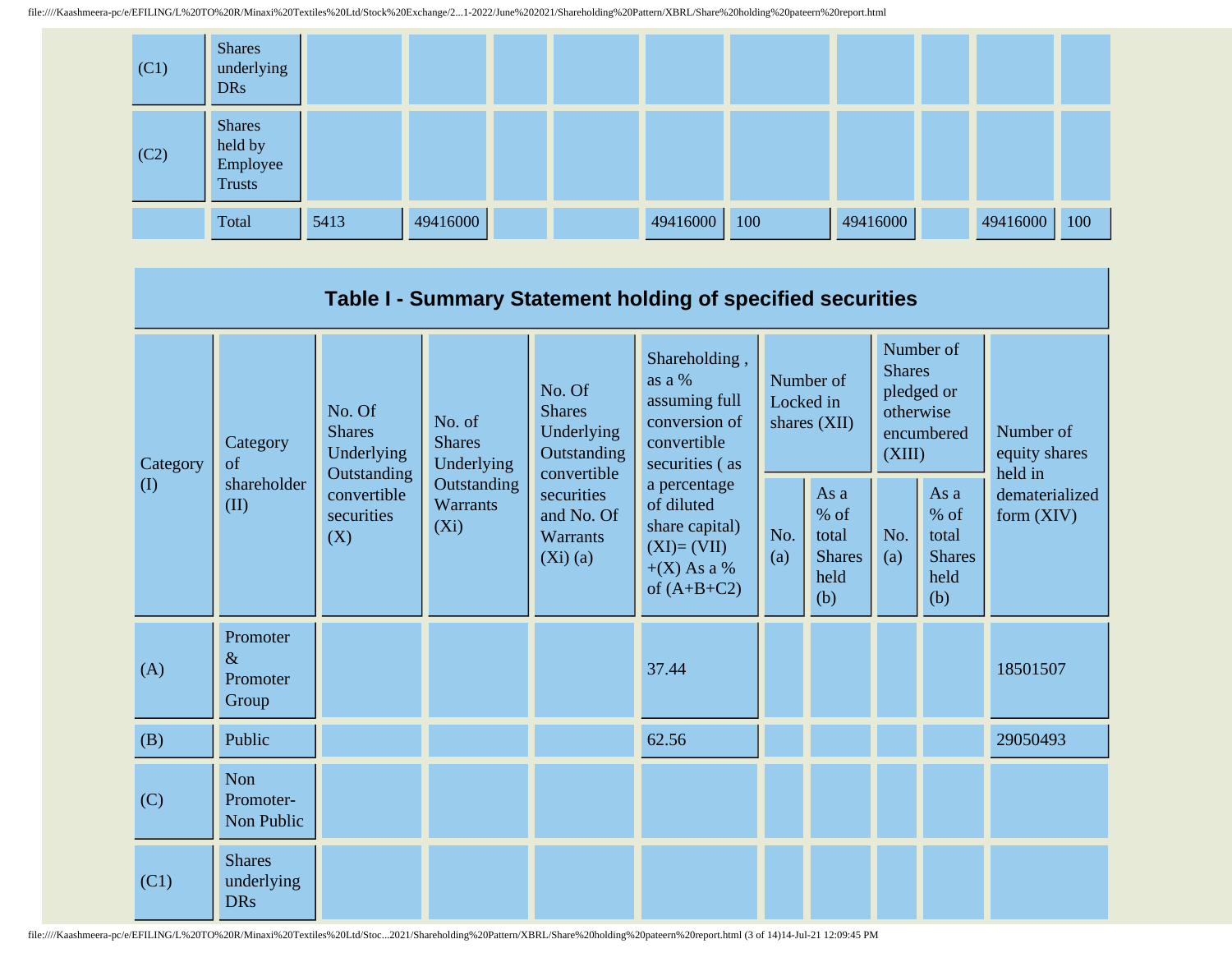

## **Table II - Statement showing shareholding pattern of the Promoter and Promoter Group**

|                     | Category &                                   |                                                                                      | No. of                            | No.<br><b>Of</b><br>Partly | No. Of<br>shares                     | Total<br>nos.               | Shareholding<br>as a % of<br>total no. of<br>shares | Number of Voting Rights held in each<br>class of securities (IX) |                           |          |                                     |
|---------------------|----------------------------------------------|--------------------------------------------------------------------------------------|-----------------------------------|----------------------------|--------------------------------------|-----------------------------|-----------------------------------------------------|------------------------------------------------------------------|---------------------------|----------|-------------------------------------|
| Sr.                 | Name of the<br><b>Shareholders</b><br>(I)    | Nos. Of<br>shareholders<br>(III)                                                     | fully paid<br>up equity<br>shares | paid-<br>up<br>equity      | underlying<br>Depository<br>Receipts | shares<br>held<br>$(VII) =$ | (calculated<br>as per                               |                                                                  | No of Voting (XIV) Rights |          | Total<br>as a                       |
|                     |                                              |                                                                                      | $\text{held (IV)}$                | shares<br>held<br>(V)      | (VI)                                 | $(IV)+(V)$<br>$+ (VI)$      | SCRR,<br>1957) (VIII)<br>As a % of (A<br>$+B+C2$    | Class eg:<br>X                                                   | Class<br>eg:y             | Total    | $%$ of<br>Total<br>Voting<br>rights |
| $\mathbf{A}$        |                                              | Table II - Statement showing shareholding pattern of the Promoter and Promoter Group |                                   |                            |                                      |                             |                                                     |                                                                  |                           |          |                                     |
| (1)                 | Indian                                       |                                                                                      |                                   |                            |                                      |                             |                                                     |                                                                  |                           |          |                                     |
| (a)                 | Individuals/<br>Hindu<br>undivided<br>Family | 3                                                                                    | 18501507                          |                            |                                      | 18501507                    | 37.44                                               | 18501507                                                         |                           | 18501507 | 37.44                               |
| Sub-Total<br>(A)(1) |                                              | 3                                                                                    | 18501507                          |                            |                                      | 18501507                    | 37.44                                               | 18501507                                                         |                           | 18501507 | 37.44                               |
| (2)                 | Foreign                                      |                                                                                      |                                   |                            |                                      |                             |                                                     |                                                                  |                           |          |                                     |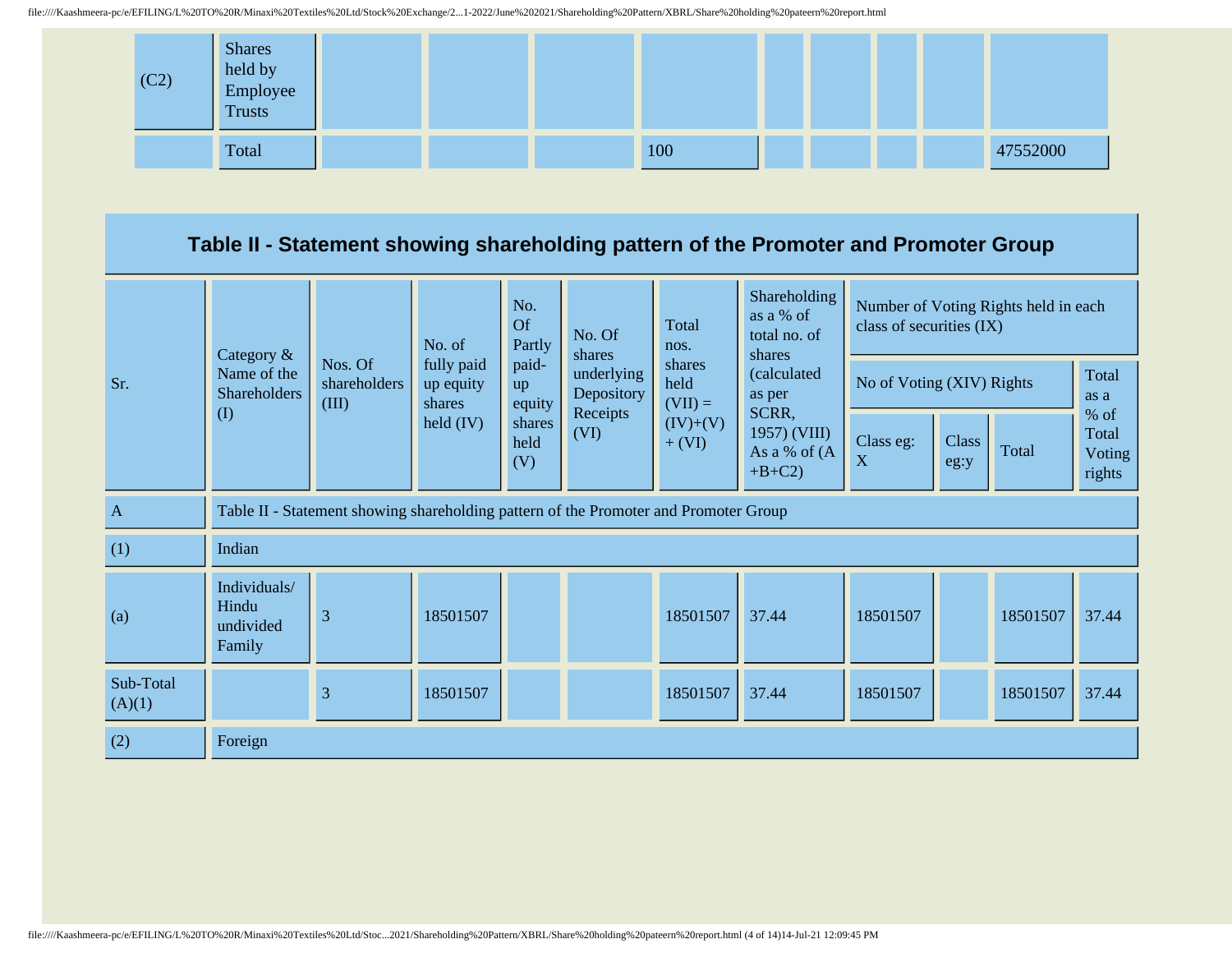| Total<br>Shareholding<br>of Promoter<br>and<br>Promoter<br>Group $(A)=$<br>$(A)(1)+(A)$<br>(2) |                                                                                                                                    | $\overline{3}$                                                               | 18501507 |  |  | 18501507 | 37.44 | 18501507 | 18501507 | 37.44 |
|------------------------------------------------------------------------------------------------|------------------------------------------------------------------------------------------------------------------------------------|------------------------------------------------------------------------------|----------|--|--|----------|-------|----------|----------|-------|
| $\, {\bf B}$                                                                                   |                                                                                                                                    | Table III - Statement showing shareholding pattern of the Public shareholder |          |  |  |          |       |          |          |       |
| (1)                                                                                            | <b>Institutions</b>                                                                                                                |                                                                              |          |  |  |          |       |          |          |       |
| (3)                                                                                            | Non-institutions                                                                                                                   |                                                                              |          |  |  |          |       |          |          |       |
| (a(i))                                                                                         | Individuals<br>$-i.$<br>Individual<br>shareholders<br>holding<br>nominal<br>share capital<br>up to Rs. 2<br>lakhs.                 | 5255                                                                         | 19608828 |  |  | 19608828 | 39.68 | 19608828 | 19608828 | 39.68 |
| (a(ii))                                                                                        | Individuals<br>$\text{- ii.}$<br>Individual<br>shareholders<br>holding<br>nominal<br>share capital<br>in excess of<br>Rs. 2 lakhs. | 9                                                                            | 9815190  |  |  | 9815190  | 19.86 | 9815190  | 9815190  | 19.86 |
| (e)                                                                                            | Any Other<br>(specify)                                                                                                             | 146                                                                          | 1490475  |  |  | 1490475  | 3.02  | 1490475  | 1490475  | 3.02  |
| Sub-Total<br>(B)(3)                                                                            |                                                                                                                                    | 5410                                                                         | 30914493 |  |  | 30914493 | 62.56 | 30914493 | 30914493 | 62.56 |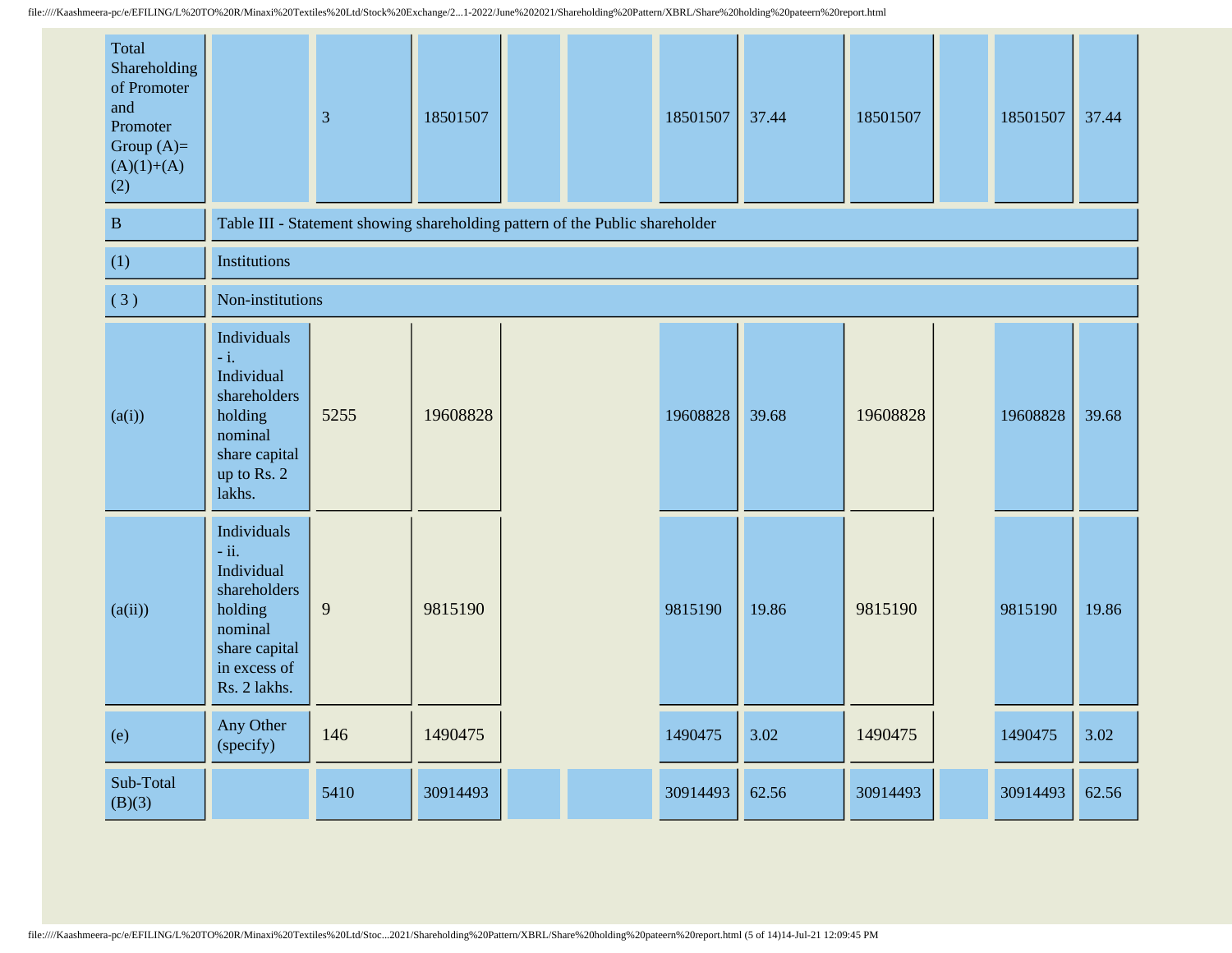| <b>Total Public</b><br>Shareholding<br>$(B)=(B)(1)$<br>$+(B)(2)+(B)$<br>(3) | 5410 | 30914493 |  | 30914493 | 62.56                                                                                         | 30914493 | 30914493 | 62.56 |
|-----------------------------------------------------------------------------|------|----------|--|----------|-----------------------------------------------------------------------------------------------|----------|----------|-------|
| C                                                                           |      |          |  |          | Table IV - Statement showing shareholding pattern of the Non Promoter- Non Public shareholder |          |          |       |
| Total $(A+B$<br>$+C2)$                                                      | 5413 | 49416000 |  | 49416000 | 100                                                                                           | 49416000 | 49416000 | 100   |
| Total $(A+B)$<br>$+C$ )                                                     | 5413 | 49416000 |  | 49416000 | 100                                                                                           | 49416000 | 49416000 | 100   |

|                      | Table II - Statement showing shareholding pattern of the Promoter and Promoter Group |                                           |                                                                                                                                                                                                         |                                                                                           |                                                                                       |                                                         |            |                                                         |                                |
|----------------------|--------------------------------------------------------------------------------------|-------------------------------------------|---------------------------------------------------------------------------------------------------------------------------------------------------------------------------------------------------------|-------------------------------------------------------------------------------------------|---------------------------------------------------------------------------------------|---------------------------------------------------------|------------|---------------------------------------------------------|--------------------------------|
| Sr.                  | No. Of<br><b>Shares</b><br>Underlying                                                | No. of<br><b>Shares</b><br>Underlying     | Shareholding,<br><b>Shares</b><br>Number of<br>No. Of<br>as a %<br>Locked in<br><b>Shares</b><br>assuming full<br>shares $(XII)$<br>conversion of<br>Underlying<br>Outstanding<br>convertible<br>(XIII) |                                                                                           | Number of<br>pledged or<br>otherwise<br>encumbered<br>convertible<br>securities (as a |                                                         |            | Number of<br>equity shares<br>held in                   |                                |
|                      | Outstanding<br>convertible<br>securities $(X)$                                       | Outstanding<br><b>Warrants</b><br>$(X_i)$ |                                                                                                                                                                                                         | percentage of<br>diluted share<br>capital) $(XI)=$<br>$(VII)+(X)$ As a<br>% of $(A+B+C2)$ | No.<br>(a)                                                                            | As a<br>$%$ of<br>total<br><b>Shares</b><br>held<br>(b) | No.<br>(a) | As a<br>$%$ of<br>total<br><b>Shares</b><br>held<br>(b) | dematerialized<br>form $(XIV)$ |
| $\mathbf{A}$         |                                                                                      |                                           |                                                                                                                                                                                                         | Table II - Statement showing shareholding pattern of the Promoter and Promoter Group      |                                                                                       |                                                         |            |                                                         |                                |
| (1)                  | Indian                                                                               |                                           |                                                                                                                                                                                                         |                                                                                           |                                                                                       |                                                         |            |                                                         |                                |
| (a)                  |                                                                                      |                                           |                                                                                                                                                                                                         | 37.44                                                                                     |                                                                                       |                                                         |            |                                                         | 18501507                       |
| Sub-Total (A)<br>(1) |                                                                                      |                                           |                                                                                                                                                                                                         | 37.44                                                                                     |                                                                                       |                                                         |            |                                                         | 18501507                       |
| (2)                  | Foreign                                                                              |                                           |                                                                                                                                                                                                         |                                                                                           |                                                                                       |                                                         |            |                                                         |                                |

file:////Kaashmeera-pc/e/EFILING/L%20TO%20R/Minaxi%20Textiles%20Ltd/Stoc...2021/Shareholding%20Pattern/XBRL/Share%20holding%20pateern%20report.html (6 of 14)14-Jul-21 12:09:45 PM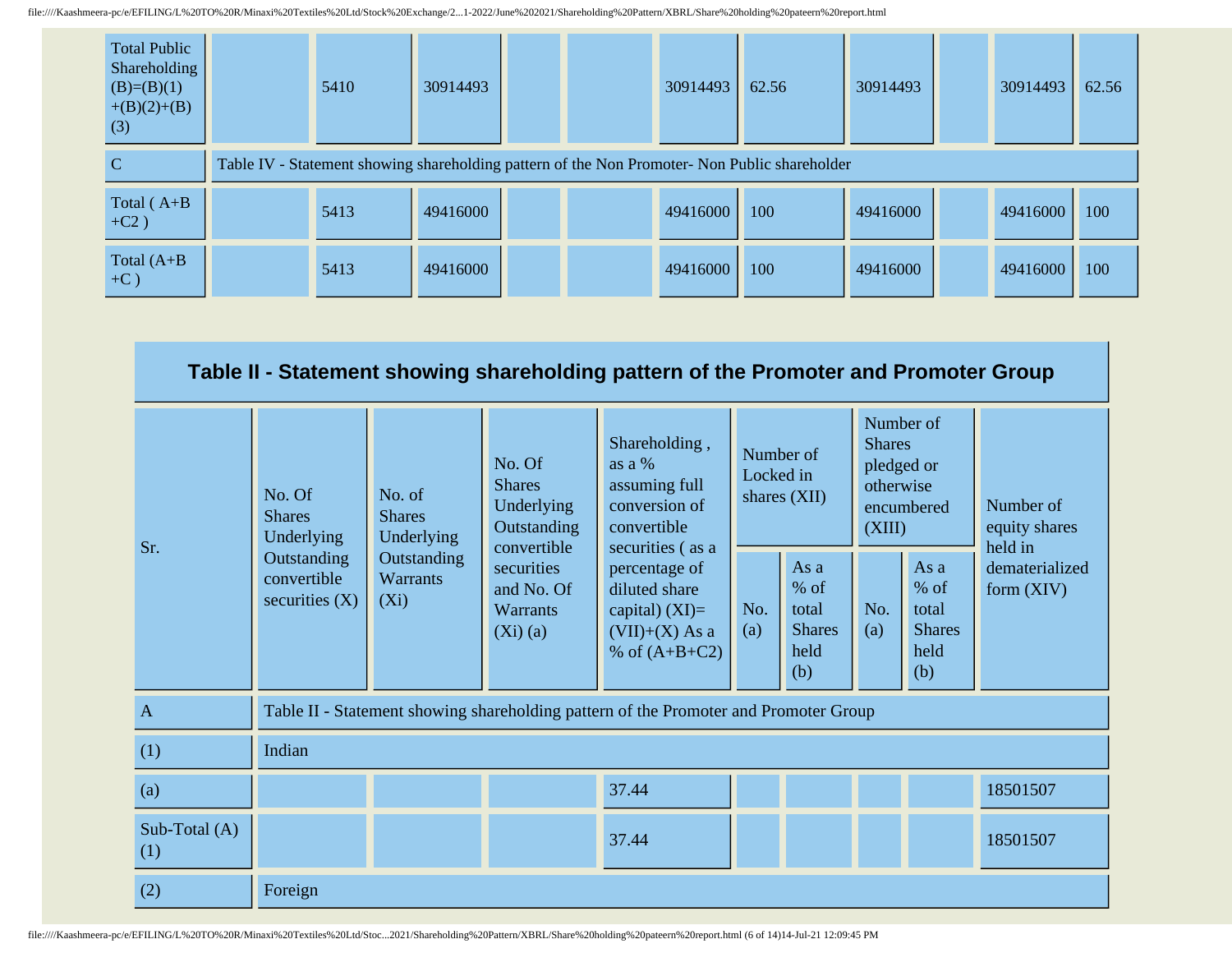| Total<br>Shareholding<br>of Promoter<br>and Promoter<br>Group $(A)=$<br>$(A)(1)+(A)(2)$ |                  |  | 37.44                                                                                         |  |  | 18501507 |
|-----------------------------------------------------------------------------------------|------------------|--|-----------------------------------------------------------------------------------------------|--|--|----------|
| $\, {\bf B}$                                                                            |                  |  | Table III - Statement showing shareholding pattern of the Public shareholder                  |  |  |          |
| (1)                                                                                     | Institutions     |  |                                                                                               |  |  |          |
| (3)                                                                                     | Non-institutions |  |                                                                                               |  |  |          |
| (a(i))                                                                                  |                  |  | 39.68                                                                                         |  |  | 17769828 |
| (a(ii))                                                                                 |                  |  | 19.86                                                                                         |  |  | 9815190  |
| (e)                                                                                     |                  |  | 3.02                                                                                          |  |  | 1465475  |
| Sub-Total (B)<br>(3)                                                                    |                  |  | 62.56                                                                                         |  |  | 29050493 |
| <b>Total Public</b><br>Shareholding<br>$(B)=(B)(1)$<br>$+(B)(2)+(B)$<br>(3)             |                  |  | 62.56                                                                                         |  |  | 29050493 |
| $\mathbf C$                                                                             |                  |  | Table IV - Statement showing shareholding pattern of the Non Promoter- Non Public shareholder |  |  |          |
| Total (A+B<br>$+C2)$                                                                    |                  |  | 100                                                                                           |  |  | 47552000 |
| Total (A+B<br>$+C$ )                                                                    |                  |  | 100                                                                                           |  |  | 47552000 |

| Individuals/Hindu undivided Family |  |  |  |  |  |  |  |
|------------------------------------|--|--|--|--|--|--|--|
| Searial No.                        |  |  |  |  |  |  |  |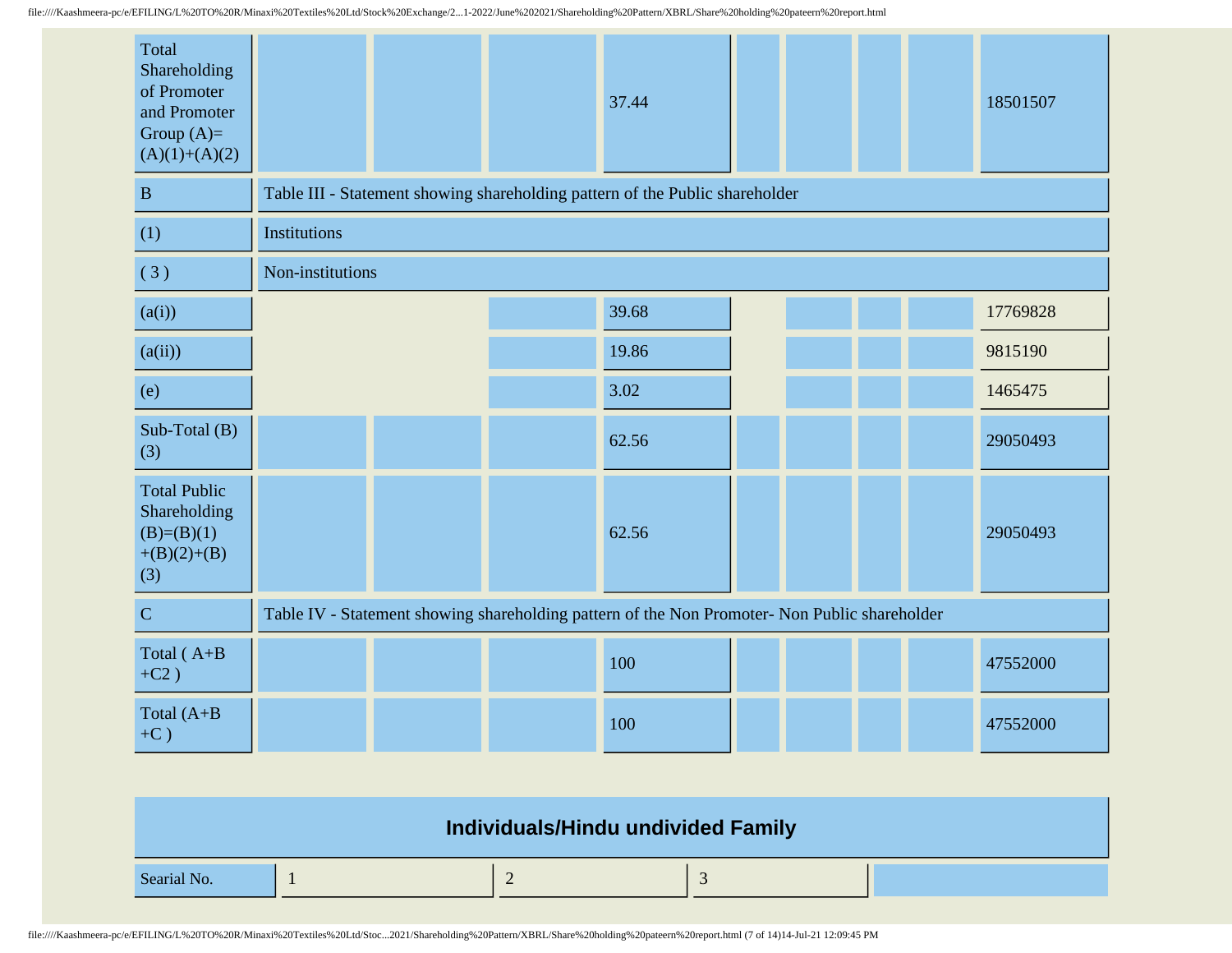| Name of the<br>Shareholders (I)                                                                                      | Dineshkumar Patel | Kiritkumar Patel | Patel Nirmal B | Click here to go back |
|----------------------------------------------------------------------------------------------------------------------|-------------------|------------------|----------------|-----------------------|
| PAN(II)                                                                                                              | ACEPP2392N        | ACEPP2391R       | ARWPP5122H     | Total                 |
| No. of fully paid<br>up equity shares<br>$\text{held (IV)}$                                                          | 8826934           | 8826935          | 847638         | 18501507              |
| No. Of Partly paid-<br>up equity shares<br>$\text{held}(V)$                                                          |                   |                  |                |                       |
| No. Of shares<br>underlying<br>Depository<br>Receipts (VI)                                                           |                   |                  |                |                       |
| Total nos. shares<br>held $(VII) = (IV)$<br>$+(V)+(VI)$                                                              | 8826934           | 8826935          | 847638         | 18501507              |
| Shareholding as a<br>% of total no. of<br>shares (calculated<br>as per SCRR,<br>1957) (VIII) As a<br>% of $(A+B+C2)$ | 17.86             | 17.86            | 1.72           | 37.44                 |

Number of Voting Rights held in each class of securities (IX)

| Class eg: $X$                                                                 | 8826934 | 8826935 | 847638 | 18501507 |
|-------------------------------------------------------------------------------|---------|---------|--------|----------|
| Class eg:y                                                                    |         |         |        |          |
| Total                                                                         | 8826934 | 8826935 | 847638 | 18501507 |
| Total as a % of<br><b>Total Voting rights</b>                                 | 17.86   | 17.86   | 1.72   | 37.44    |
| No. Of Shares<br>Underlying<br>Outstanding<br>convertible<br>securities $(X)$ |         |         |        |          |

file:////Kaashmeera-pc/e/EFILING/L%20TO%20R/Minaxi%20Textiles%20Ltd/Stoc...2021/Shareholding%20Pattern/XBRL/Share%20holding%20pateern%20report.html (8 of 14)14-Jul-21 12:09:45 PM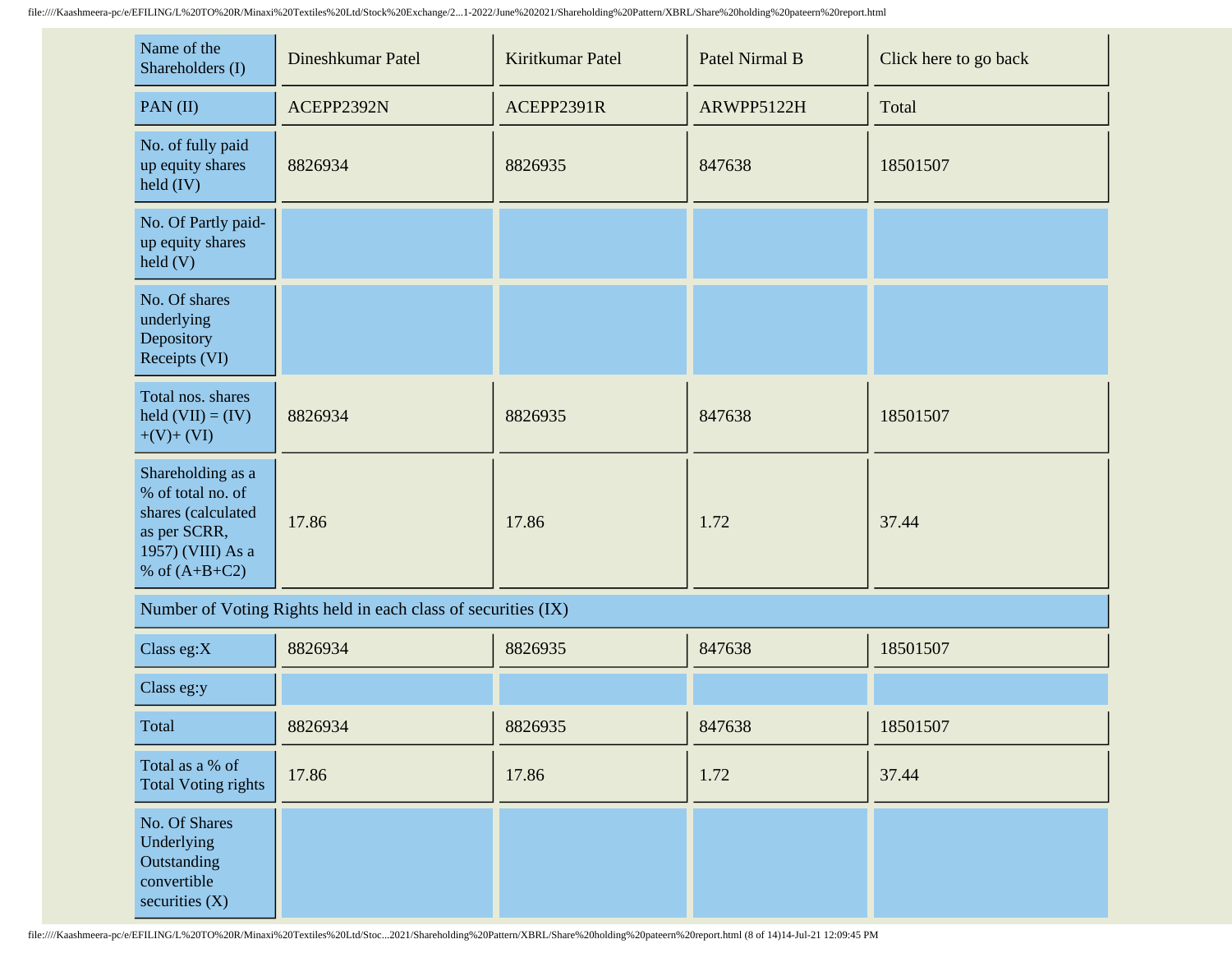| No. of Shares<br>Underlying<br>Outstanding<br>Warrants (Xi)                                                                                                                                  |                                                         |         |        |          |  |
|----------------------------------------------------------------------------------------------------------------------------------------------------------------------------------------------|---------------------------------------------------------|---------|--------|----------|--|
| No. Of Shares<br>Underlying<br>Outstanding<br>convertible<br>securities and No.<br>Of Warrants (Xi)<br>(a)                                                                                   |                                                         |         |        |          |  |
| Shareholding, as a<br>% assuming full<br>conversion of<br>convertible<br>securities (as a<br>percentage of<br>diluted share<br>capital) $(XI) = (VII)$<br>$+(Xi)(a)$ As a % of<br>$(A+B+C2)$ | 17.86                                                   | 17.86   | 1.72   | 37.44    |  |
| Number of Locked in shares (XII)                                                                                                                                                             |                                                         |         |        |          |  |
| No. $(a)$                                                                                                                                                                                    |                                                         |         |        |          |  |
| As a % of total<br>Shares held (b)                                                                                                                                                           |                                                         |         |        |          |  |
|                                                                                                                                                                                              | Number of Shares pledged or otherwise encumbered (XIII) |         |        |          |  |
| No. $(a)$                                                                                                                                                                                    |                                                         |         |        |          |  |
| As a % of total<br>Shares held (b)                                                                                                                                                           |                                                         |         |        |          |  |
| Number of equity<br>shares held in<br>dematerialized<br>form (XIV)                                                                                                                           | 8826934                                                 | 8826935 | 847638 | 18501507 |  |
| Reason for not providing PAN                                                                                                                                                                 |                                                         |         |        |          |  |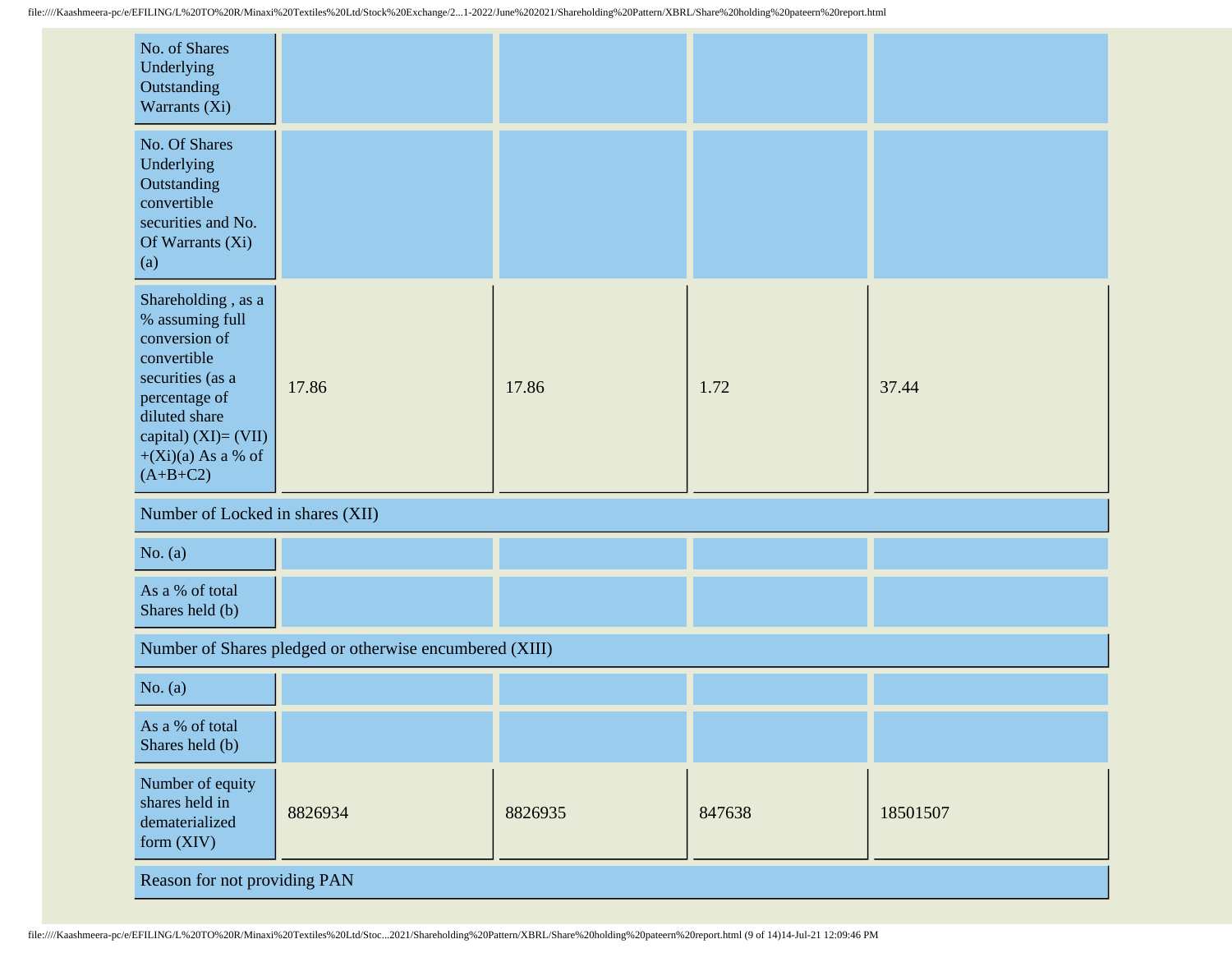| Reason for not<br>providing PAN |          |          |          |  |
|---------------------------------|----------|----------|----------|--|
| Shareholder type                | Promoter | Promoter | Promoter |  |

## **Individuals - ii. Individual shareholders holding nominal share capital in excess of Rs. 2 lakhs.**

| Searial No.                                                                                                          | 1                                 | $\overline{2}$               | 3                     |                          |  |
|----------------------------------------------------------------------------------------------------------------------|-----------------------------------|------------------------------|-----------------------|--------------------------|--|
| Name of the<br>Shareholders (I)                                                                                      | <b>Mukesh Purshottamdas Patel</b> | Sarojdevi Satyanarayan Kabra | Suman Shyamlal Asrani | Click here to go<br>back |  |
| PAN(II)                                                                                                              | ACJPP1373J                        | ABHPK6018L                   | AAMPA4484G            | Total                    |  |
| No. of fully paid<br>up equity shares<br>$\text{held (IV)}$                                                          | 6978432                           | 523190                       | 743250                | 8244872                  |  |
| No. Of Partly paid-<br>up equity shares<br>$\text{held}$ (V)                                                         |                                   |                              |                       |                          |  |
| No. Of shares<br>underlying<br>Depository<br>Receipts (VI)                                                           |                                   |                              |                       |                          |  |
| Total nos. shares<br>held $(VII) = (IV)$<br>$+(V)+(VI)$                                                              | 6978432                           | 523190                       | 743250                | 8244872                  |  |
| Shareholding as a<br>% of total no. of<br>shares (calculated<br>as per SCRR,<br>1957) (VIII) As a<br>% of $(A+B+C2)$ | 14.12                             | 1.06                         | 1.5                   | 16.68                    |  |
| Number of Voting Rights held in each class of securities (IX)                                                        |                                   |                              |                       |                          |  |
| Class eg: X                                                                                                          | 6978432                           | 523190                       | 743250                | 8244872                  |  |

file:////Kaashmeera-pc/e/EFILING/L%20TO%20R/Minaxi%20Textiles%20Ltd/Stoc...2021/Shareholding%20Pattern/XBRL/Share%20holding%20pateern%20report.html (10 of 14)14-Jul-21 12:09:46 PM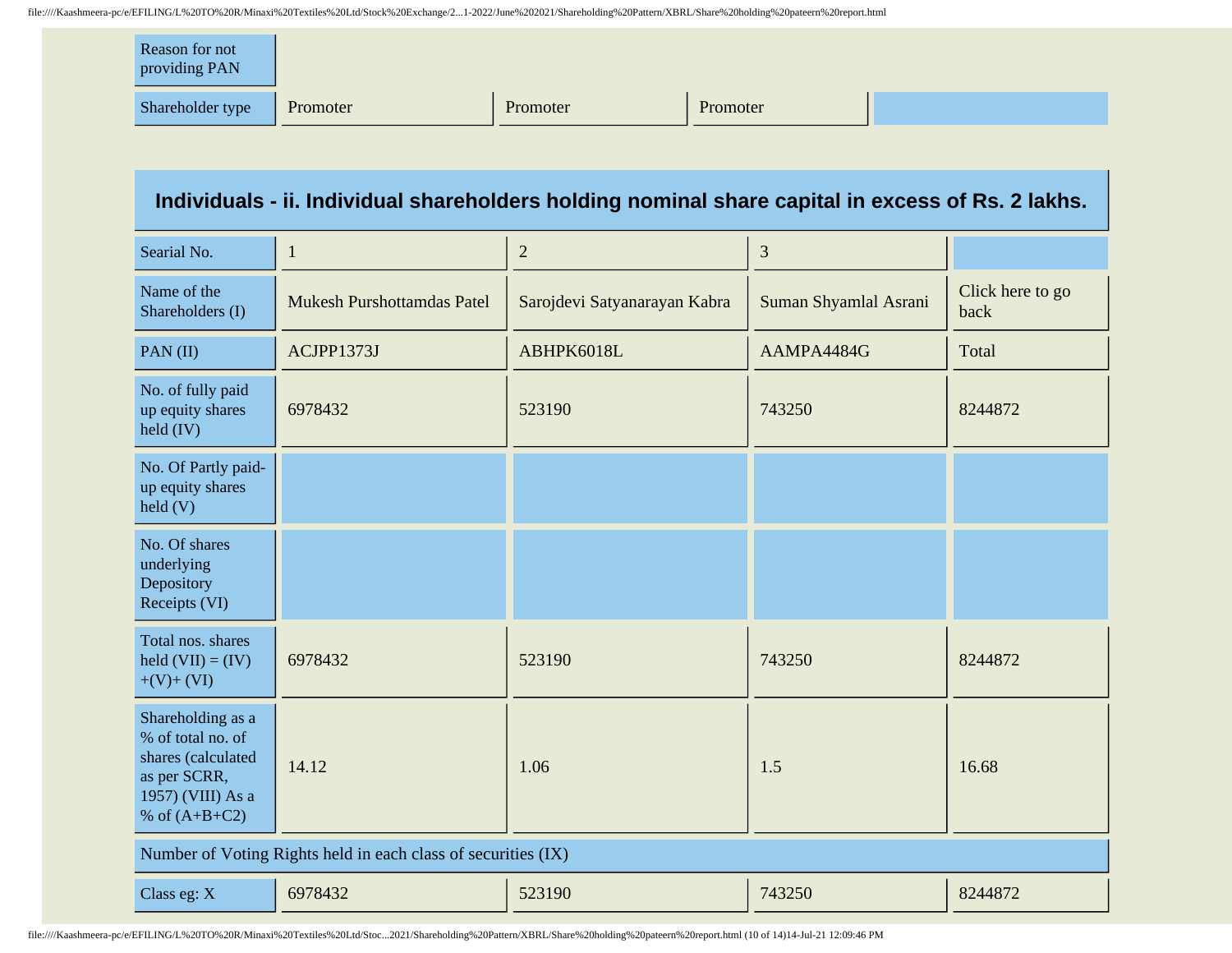| Class eg:y                                                                                                                                                                                  |         |        |        |         |  |
|---------------------------------------------------------------------------------------------------------------------------------------------------------------------------------------------|---------|--------|--------|---------|--|
| Total                                                                                                                                                                                       | 6978432 | 523190 | 743250 | 8244872 |  |
| Total as a % of<br><b>Total Voting rights</b>                                                                                                                                               | 14.12   | 1.06   | 1.5    | 16.68   |  |
| No. Of Shares<br>Underlying<br>Outstanding<br>convertible<br>securities $(X)$                                                                                                               |         |        |        |         |  |
| No. of Shares<br>Underlying<br>Outstanding<br>Warrants (Xi)                                                                                                                                 |         |        |        |         |  |
| No. Of Shares<br>Underlying<br>Outstanding<br>convertible<br>securities and No.<br>Of Warrants (Xi)<br>(a)                                                                                  |         |        |        |         |  |
| Shareholding, as a<br>% assuming full<br>conversion of<br>convertible<br>securities (as a<br>percentage of<br>diluted share<br>capital) $(XI) = (VII)$<br>$+(X)$ As a % of $(A)$<br>$+B+C2$ | 14.12   | 1.06   | 1.5    | 16.68   |  |
| Number of Locked in shares (XII)                                                                                                                                                            |         |        |        |         |  |
| No. $(a)$                                                                                                                                                                                   |         |        |        |         |  |
| As a % of total<br>Shares held (b)                                                                                                                                                          |         |        |        |         |  |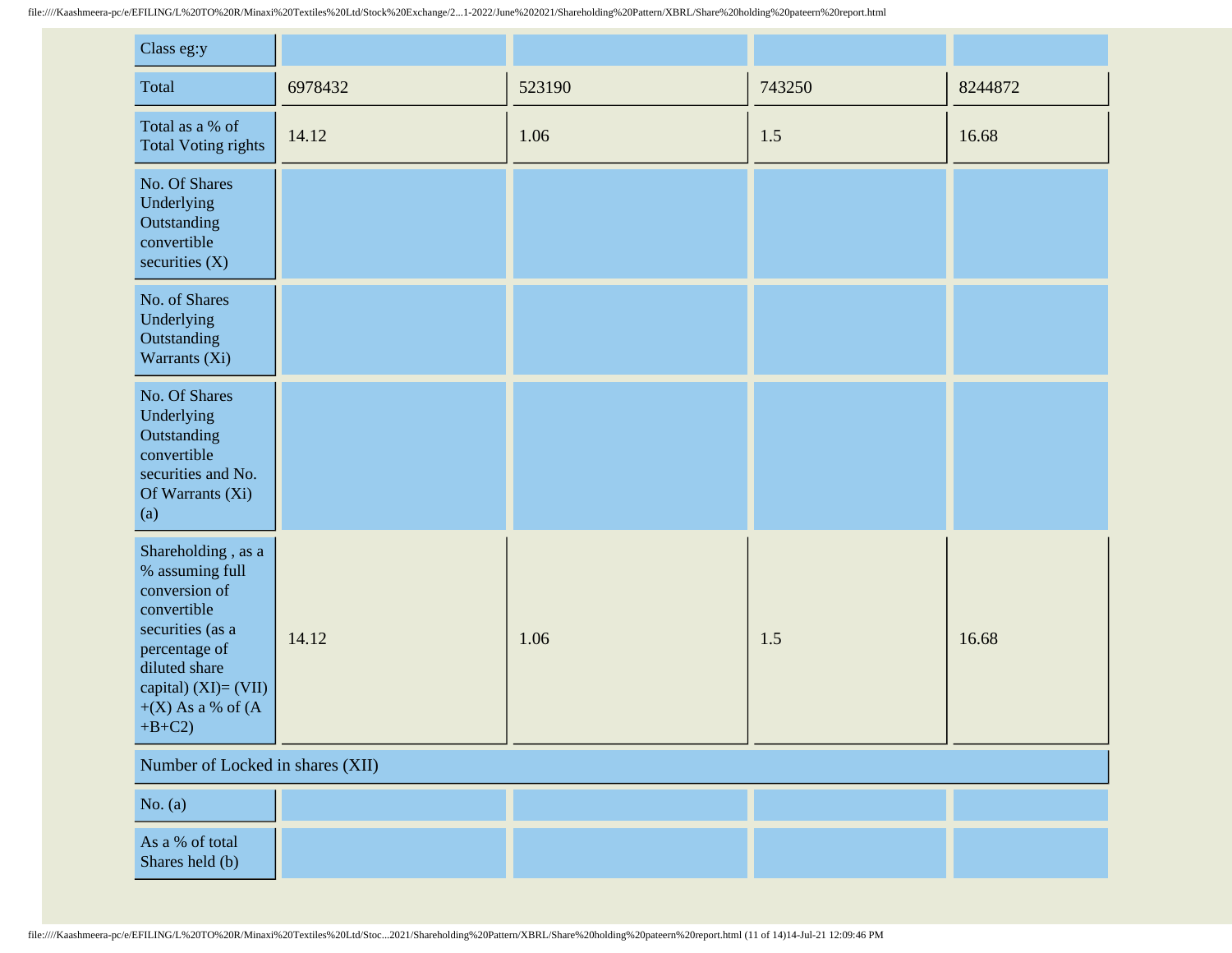| Number of equity<br>shares held in<br>dematerialized<br>form $(XIV)$ | 6978432 | 523190 | 743250 | 8244872 |  |
|----------------------------------------------------------------------|---------|--------|--------|---------|--|
| Reason for not providing PAN                                         |         |        |        |         |  |

Reason for not providing PAN

| <b>Any Other (specify)</b>                                  |              |                           |                         |                         |                       |  |
|-------------------------------------------------------------|--------------|---------------------------|-------------------------|-------------------------|-----------------------|--|
| Searial No.                                                 | $\mathbf{1}$ | $\overline{2}$            | 3                       | $\overline{4}$          |                       |  |
| Category                                                    | <b>HUF</b>   | Non-Resident Indian (NRI) | <b>Clearing Members</b> | <b>Bodies Corporate</b> |                       |  |
| Category / More<br>than 1 percentage                        | Category     | Category                  | Category                | Category                |                       |  |
| Name of the<br>Shareholders (I)                             |              |                           |                         |                         | Click here to go back |  |
| PAN(II)                                                     |              |                           |                         |                         | Total                 |  |
| No. of the<br>Shareholders (I)                              | 85           | 18                        | 20                      | 23                      | 146                   |  |
| No. of fully paid<br>up equity shares<br>held (IV)          | 899309       | 140113                    | 211747                  | 239306                  | 1490475               |  |
| No. Of Partly paid-<br>up equity shares<br>$\text{held}(V)$ |              |                           |                         |                         |                       |  |
| No. Of shares<br>underlying<br>Depository<br>Receipts (VI)  |              |                           |                         |                         |                       |  |

file:////Kaashmeera-pc/e/EFILING/L%20TO%20R/Minaxi%20Textiles%20Ltd/Stoc...2021/Shareholding%20Pattern/XBRL/Share%20holding%20pateern%20report.html (12 of 14)14-Jul-21 12:09:46 PM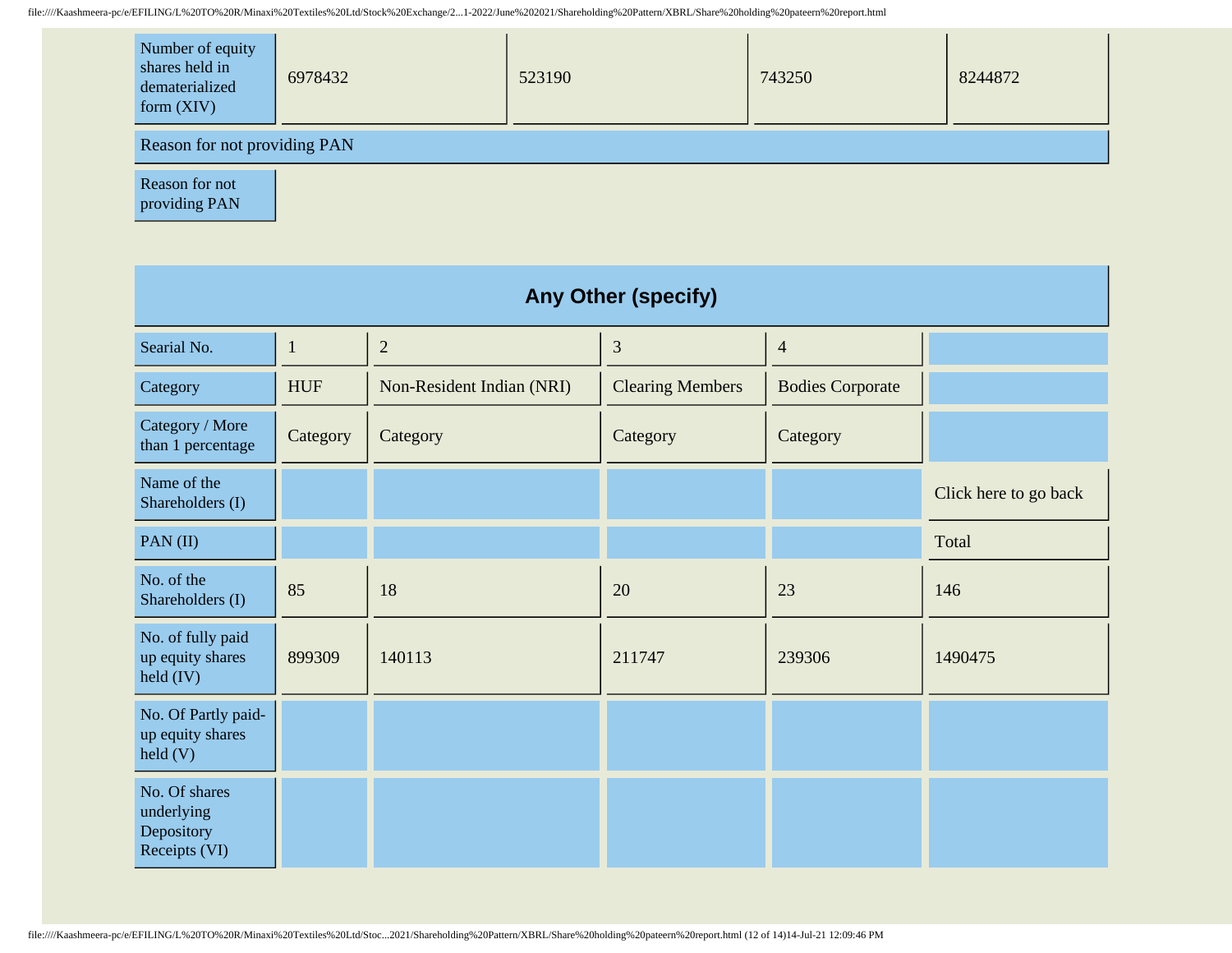| Total nos. shares<br>held $(VII) = (IV)$<br>$+(V)+(VI)$                                                              | 899309 | 140113 | 211747 | 239306 | 1490475 |
|----------------------------------------------------------------------------------------------------------------------|--------|--------|--------|--------|---------|
| Shareholding as a<br>% of total no. of<br>shares (calculated<br>as per SCRR,<br>1957) (VIII) As a<br>% of $(A+B+C2)$ | 1.82   | 0.28   | 0.43   | 0.48   | 3.01    |

| Number of Voting Rights held in each class of securities (IX)                                              |        |        |        |        |         |  |
|------------------------------------------------------------------------------------------------------------|--------|--------|--------|--------|---------|--|
| Class eg: X                                                                                                | 899309 | 140113 | 211747 | 239306 | 1490475 |  |
| Class eg:y                                                                                                 |        |        |        |        |         |  |
| Total                                                                                                      | 899309 | 140113 | 211747 | 239306 | 1490475 |  |
| Total as a % of<br><b>Total Voting rights</b>                                                              | 1.82   | 0.28   | 0.43   | 0.48   | 3.01    |  |
| No. Of Shares<br>Underlying<br>Outstanding<br>convertible<br>securities $(X)$                              |        |        |        |        |         |  |
| No. of Shares<br>Underlying<br>Outstanding<br>Warrants (Xi)                                                |        |        |        |        |         |  |
| No. Of Shares<br>Underlying<br>Outstanding<br>convertible<br>securities and No.<br>Of Warrants (Xi)<br>(a) |        |        |        |        |         |  |